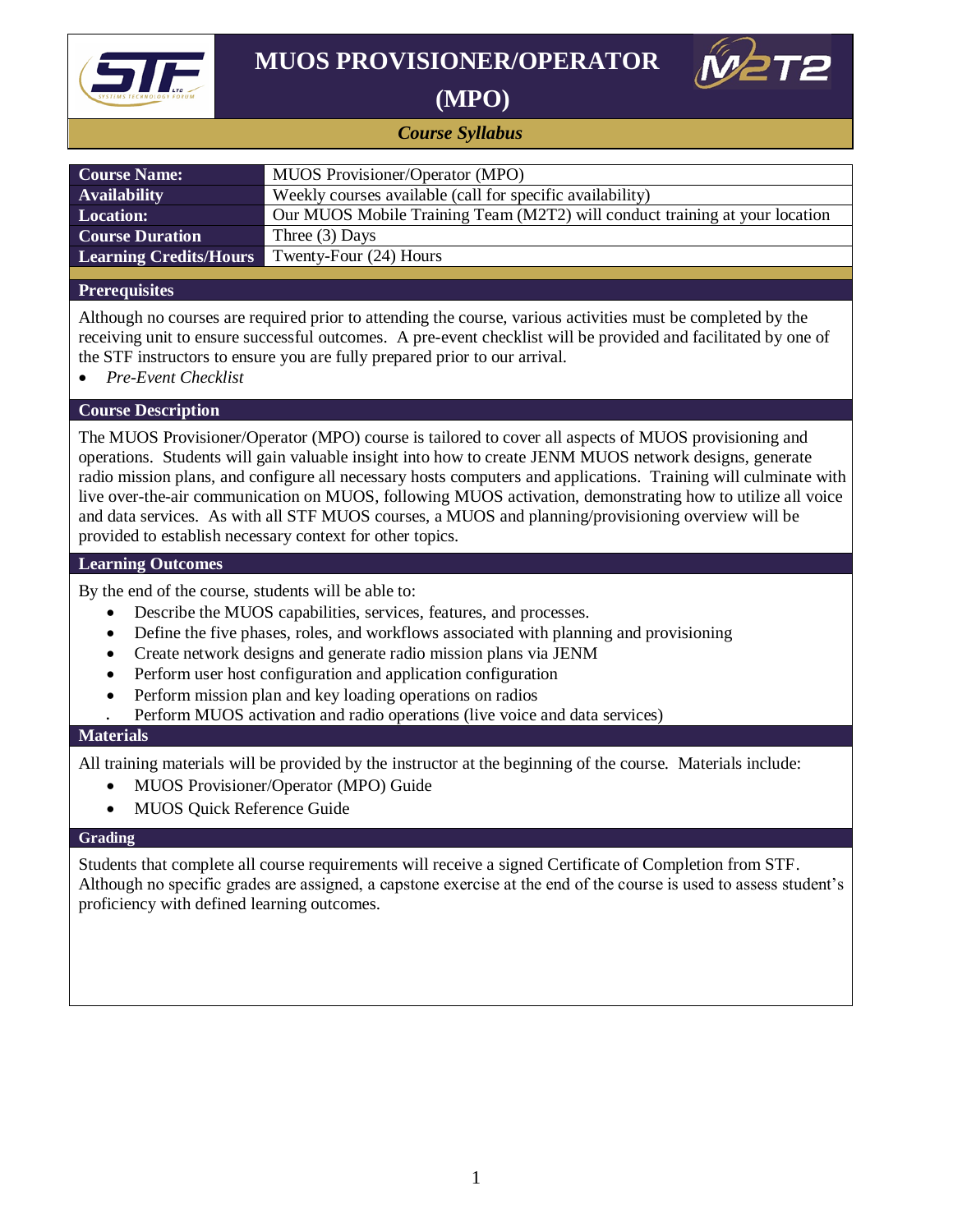

# **MUOS PROVISIONER/OPERATOR**



## **(MPO)**

### *Course Syllabus*

| Item#                  | <b>Agenda Topic(s)</b>                                                                                                                                                                                                                                                                                                                                                            | <b>Primary Role</b>                   | <b>Systems</b><br><b>Required</b> | <b>Classificatio</b><br>$\mathbf n$ |  |  |
|------------------------|-----------------------------------------------------------------------------------------------------------------------------------------------------------------------------------------------------------------------------------------------------------------------------------------------------------------------------------------------------------------------------------|---------------------------------------|-----------------------------------|-------------------------------------|--|--|
| <b>Course Schedule</b> |                                                                                                                                                                                                                                                                                                                                                                                   |                                       |                                   |                                     |  |  |
| <b>DAY ONE</b>         |                                                                                                                                                                                                                                                                                                                                                                                   |                                       |                                   |                                     |  |  |
| 1.                     | <b>MUOS Training Overview</b><br>Introductions<br>Training Objectives Overview<br>Materials Overview<br><b>Schedule Review</b><br>Facilities                                                                                                                                                                                                                                      | <b>All Roles</b>                      | <b>None</b>                       | <b>Unclassified</b>                 |  |  |
|                        | <b>MUOS Overview</b>                                                                                                                                                                                                                                                                                                                                                              |                                       |                                   |                                     |  |  |
| 2.                     | <b>MUOS</b> Capability<br>$\bullet$<br>MUOS System of Systems<br>٠<br>Terminology<br>$\bullet$<br><b>Services</b><br>Features<br>E2E Keying<br>$\bullet$<br><b>Functional Roles</b><br>$\bullet$                                                                                                                                                                                  | <b>All Roles</b>                      | <b>None</b>                       | <b>Unclassified</b>                 |  |  |
|                        | <b>BREAK (1200-1300)</b>                                                                                                                                                                                                                                                                                                                                                          |                                       |                                   |                                     |  |  |
| 3.                     | <b>MUOS Planning/Provisioning Process Overview</b><br>Mission Analysis Processes<br>$\bullet$<br><b>Data Collection Processes</b><br>٠<br><b>Network Design Processes</b><br>$\bullet$<br>Network Load and Configuration Processes<br>$\bullet$<br><b>Network Activation Processes</b><br>$\bullet$<br><b>Operational Updates Processes</b><br>$\bullet$                          | <b>All Roles</b>                      | <b>None</b>                       | <b>Unclassified</b>                 |  |  |
| 4.                     | <b>MUOS Terminal Provisioning</b><br><b>JENM System Interfaces</b><br>$\bullet$<br>JENM Hardware and Software Requirements<br>٠<br><b>Windows Operating System Services</b><br>$\bullet$<br>JENM Capabilities and Data Flow<br>$\bullet$<br>JENM Applications and Launch Procedures                                                                                               | <b>Terminal</b><br><b>Provisioner</b> | <b>JENM</b>                       | <b>Unclassified</b>                 |  |  |
| <b>DAY TWO</b>         |                                                                                                                                                                                                                                                                                                                                                                                   |                                       |                                   |                                     |  |  |
| 1.                     | <b>MUOS Terminal Provisioning</b><br><b>Application Features and Capabilities</b><br>٠<br>Data and Documents for Creating a MUOS Network<br>Design<br>Managing MUOS Network Resources using Resource<br>$\bullet$<br>Manager<br><b>MUOS Network Design Creation</b><br>٠<br><b>Application Settings</b><br>٠<br>Save RCFs to File<br>$\bullet$<br>Load Radio and SKL<br>$\bullet$ | <b>Terminal</b><br><b>Provisioner</b> | <b>JENM</b>                       | Unclassified                        |  |  |
| 2.                     | <b>MUOS User Host Configuration</b><br>MUOS User Host Configurations and Settings<br>$\bullet$<br>User Host IP Address Settings Modification<br>$\bullet$<br>Max Transmit Unit (MTU) Modification<br>$\bullet$<br><b>Internet Browser Settings Modification</b><br>$\bullet$<br><b>TacChatIP Settings Modification</b><br>٠                                                       | <b>Network</b><br>Administrator       | Host<br>Laptop                    | <b>Unclassified</b>                 |  |  |